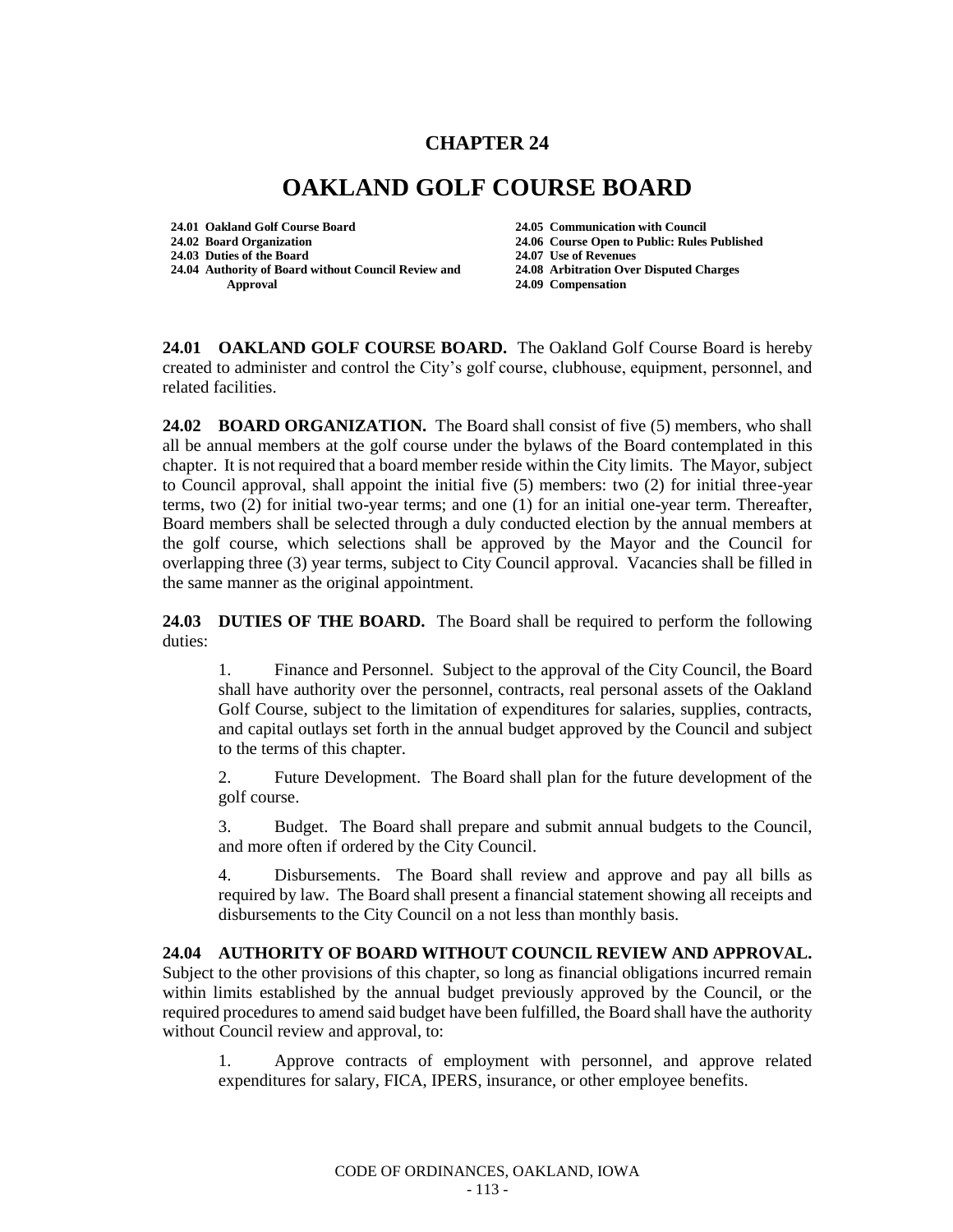2. Establish and collect membership dues, green fees, and other charges related to golf course operations.

3. Approve for payment and pay any bills related to the course operation.

4. Lease the clubhouse to a manager or other suitable person for a term not to exceed one year. However, no lease may contain an automatic renewal provisions. Further, all leases shall contain provisions requiring proof of indemnity, liability, and dram shop insurance, indemnifying and holding harmless the Board, its members, and the City against claims, in such adequate amounts to protect the City as the Board may determine.

5. Elect officers of the Board, designate what offices will exist on the Board, and establish duties of officers consistent with this chapter.

6. Adopt bylaws establishing rules for meetings of the Board, rules for filling unexpired terms on the Board, qualifications for membership at the course, classification of members, annual dues, rules for meetings of members, committees, conduct of the election of Board members, and related matters.

7. Adopt rules and regulations for use of the golf course.

8. Schedule dates and times for tournaments or other similar activities to be held on the golf course and/or in the golf course. Any other actions of the Board require Council review and approval. The Board may take action subject to later Council review and approval.

**24.05 COMMUNICATION WITH COUNCIL.** The Board shall file copies of its minutes with the Clerk and shall meet with the Council from time to time as it deems advisable or upon Council request. Its revenues and expenditures shall be reported monthly by the Clerk in the manner of other departmental expenditures, and a copy shall be provided to each member of the Board in the Clerk's report to the Council.

**26.06 COURSE OPEN TO PUBLIC; RULES PUBLISHED.** The golf course shall be operated as a public course open to anyone, upon payment of a reasonable green fee, who is willing to abide by the rules of the course. In this regard, no distinction shall be made in user fees, rules, or regulations between those who are or are not annual dues-paying members. All rules and regulations for use of the course shall be posted at the clubhouse or otherwise publicized in a manner to provide adequate notice to the using public.

**24.07 USE OF REVENUES.** All revenues from the golf course and gifts to the golf course shall be used only for operating expenses, debts, obligations, capital improvements, or other expenditures for recreational purposes which are related to the golf course. Such expenditures may include reasonable charges from other City departments for expenses directly attributable to irrigation of the golf course or for other expenses related to the golf course.

**24.08 ARBITRATION OVER DISPUTED CHARGES.** In the event that the Board and any other City department disagree about the reasonableness of proposed charges to the course by a City department, the matter shall be submitted to binding arbitration by three persons, one of whom shall be the Mayor, one being the Board President, and one mutually chose by the Mayor and the Board President.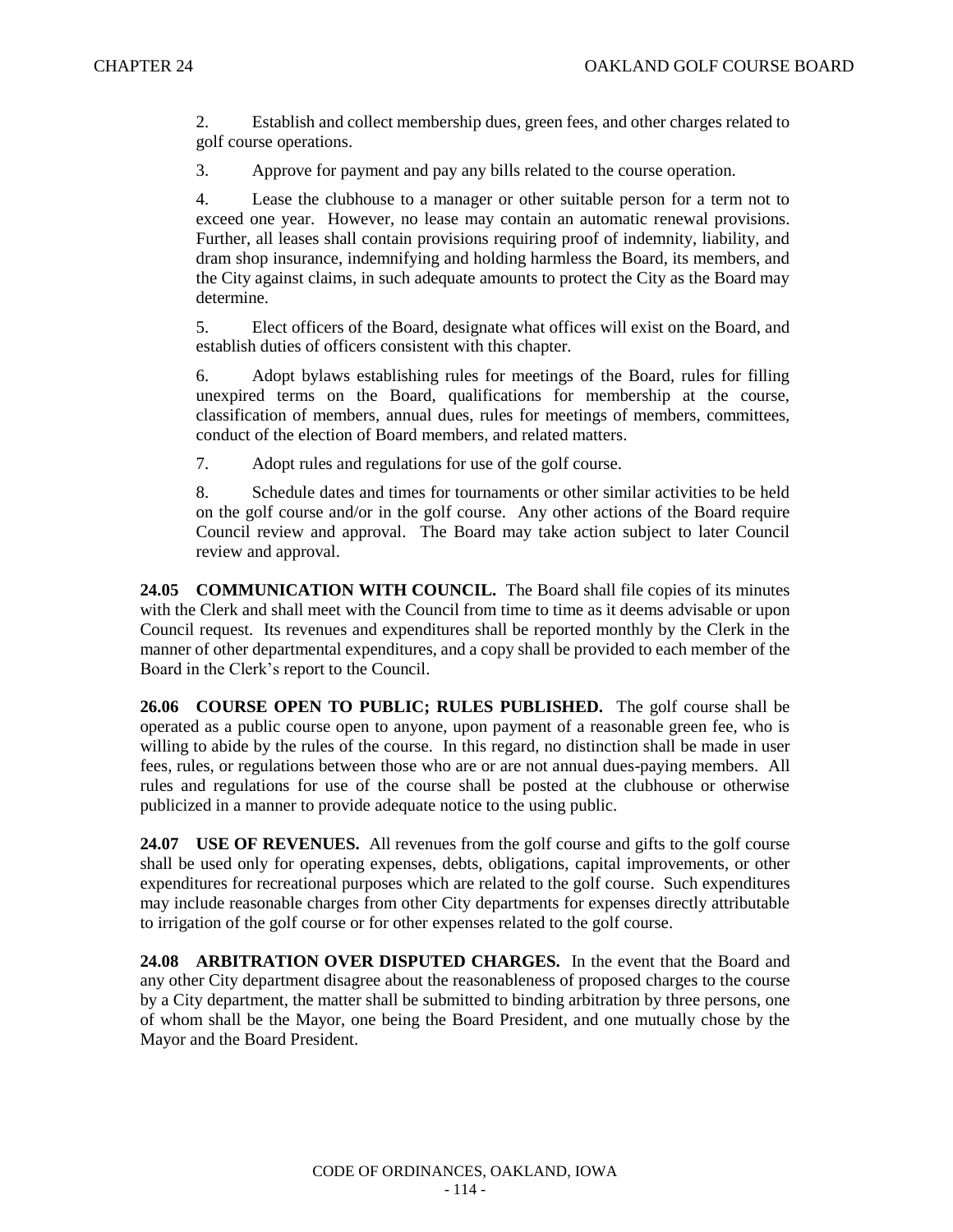**24.09 COMPENSATION.** The Golf Course Board member shall serve without compensation but may receive their actual expenses.